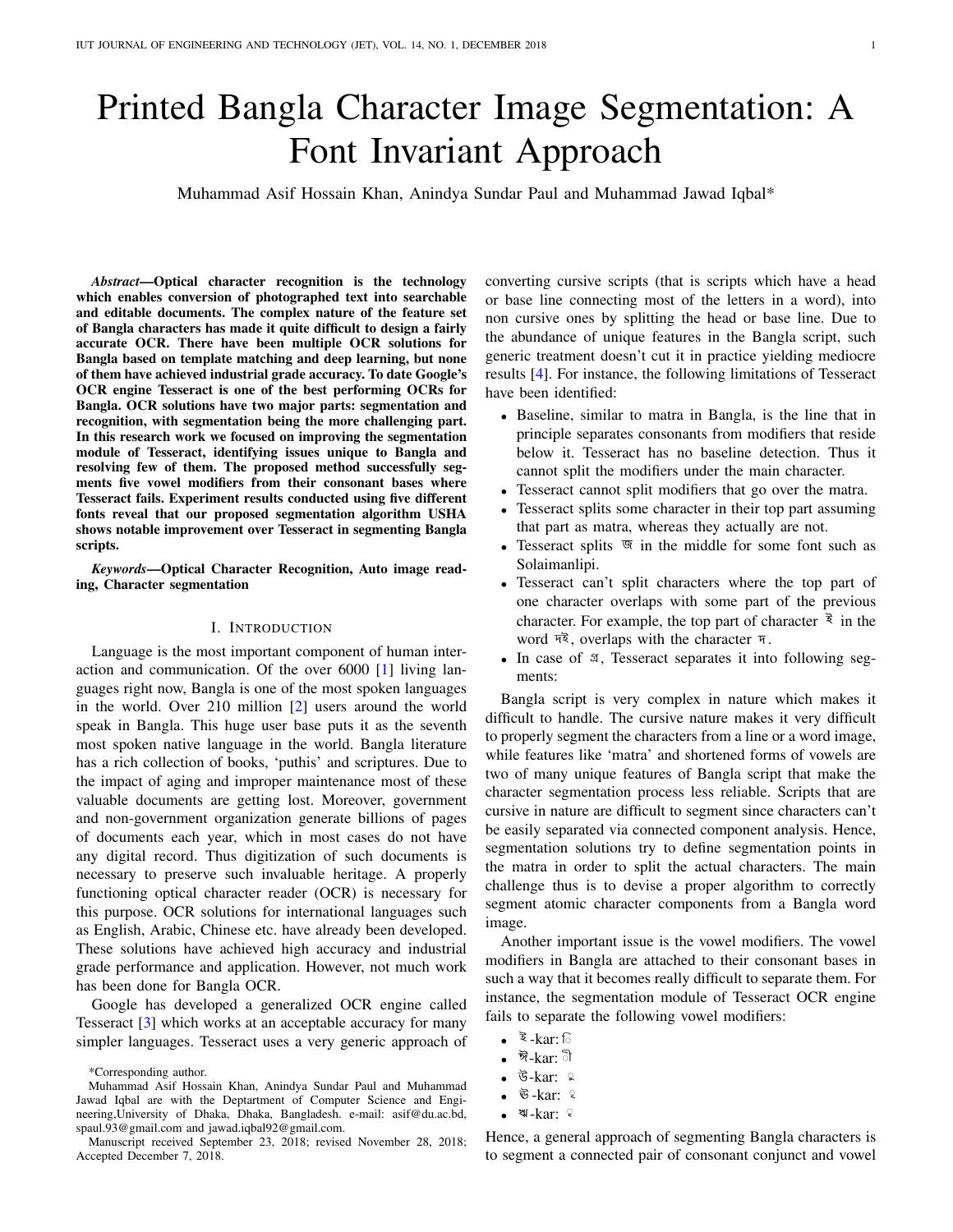modifiers as a unit. The problem with this approach is that the number of classes increases drastically - for each vowel modifier one needs to consider number of consonant times additional classes. For most recognition methods, especially one based on deep neural network, it becomes particularly difficult to accurately recognize characters with a high number of classes. Hence, one of the major issues we had to face in our research is handling the separation of the vowel modifiers.

In addition to these, Bangla has several other script features that pose as obstacles in building a proper Bangla character segmenter. Some of these difficult features are:

- $\circ$  and ref, shorter form of  $\frac{1}{3}$  (i.e.  $\frac{1}{3} + \frac{1}{3} = \frac{1}{3}$ ) these two characters are isolated characters that reside above the matra with no part below matra line. In addition to that chondro-bindu is formed from two separate components. These difficulties may cause a Bangla segmenter design to ignore these characters as garbage.
- $\bullet$   $\circ$ <sup>8</sup> and  $\circ$ <sup>8</sup> have two separate components. Thus connected component based analysis splits them as two separate segments.
- Often the chondro bindu is attached to the matra making it consider both as a single connected component.
- $\Phi(\vec{x})$  here the ref overlaps with the upper part of the character. Thus separation of ref becomes very difficult in this case.
- In the previous example, the upper part of  $\vec{v}$  goes over the previous character. This phenomenon is fairly common in Bangla, making matra based character segmentation approaches very difficult to design.
- $\frac{3}{5}$  is not segmented properly if the part beneath matra is disconnected, which is the case in many Bangla fonts.
- $\frac{4}{3}$ ,  $\frac{4}{3}$  here the jo-fola is connected to ho,  $\frac{4}{3}$  in the bottom for many Bangla fonts.
- $\frac{2}{3}$  here when the connected component search is done, the sequence in which each of them is found is  $\overline{a}$ ,  $\overline{a}$ then the dot. Thus the dot is attached to the  $\partial$  rather than the  $\overline{4}$ .
- Some consonant conjuncts in Bangla have overlapping mid sections causing them not to be split at matra. Thus it becomes difficult to split characters in their mid section. For example  $-\overline{68}, \overline{88}$  etc. for some fonts like Solaimanlipi.

We have worked primarily on the segmentation of characters from photographed documents of printed Bangla text. Initially we have worked on developing our own character segmenter from scratch. The steps involved in a complete segmenter include preprocessing of the document (skew correction, noise reduction, binarization etc.), physical page layout analysis i.e. extracting blocks of text from a whole page which contains images too. Then the text blocks require to be segmented into lines of text. The lines are then segmented into individual character images. We worked on line segmentation and then character segmentation from the lines. However, we found out that line segmentation is not as simple as just separating them based on the space in between each line. Bangla lines might contain overlapping regions between consecutive lines. This issue eliminates the possibility of isolating each line by a

linear scan of y-axis histogram of lines. So we looked into other available solutions to this problem.

The source code for Google's open source multilingual OCR project, Tesseract is available on Github [3]. It is to be noted that the source code is totally undocumented and very difficult to read through. We started to look into the source code and figured out how Tesseract segments characters. We found out the module that identifies text lines in a given image of text. As we looked into more details, we came across the implementation of character splitter module of Devnagari scripts among which Bangla is one. The module primarily works on isolating characters by splitting the shirorekha of the script. It receives the image of a line of text, finds the shirorekha, splits the shirorekha based spacing between characters. A major problem that we found out in this module is that it does not separate the Bangla vowel modifiers from the base consonants.

An ideal OCR solution that recognizes characters using deep neural networks, benefits from having number of classes as low as possible. Tesseract's character segmentation doesn't provide that. If we do not separate the modifiers from their base character, the total number of classes becomes multiplied by 10 due to the ten vowel modifiers in Bangla language. Being able to separate those modifiers reduces the number of classes drastically, thus leading to a more robust classifier and hence a more accurate OCR. While building our own solution, USHA, in order to segment the modifiers, we had to divide the line into three regions using two hypothetical lines. The top line is the shirorekha which can be identified using a y-axis histogram. The base line is the line which separates the base character from the bottom modifiers. Our first task was to find the base line. With the base line identified, we were able to divide the line into three regions. The top region contains the top modifiers, the bottom region contains the bottom modifiers and the mid region contains the base characters. Then we used a template matching based approach to identify the components in the top region to check if it is a part of a top modifier. We did the same task for the bottom modifiers. As we identify the modifiers, we split them from the connecting characters. The final contribution was creating separate images of characters from the split images of texts. We created one image per character by finding out connected components. However, dots which are part of a few character pose some problems. We handled the dots by finding out their position in the image and then appending to their corresponding base character. We took two sets of data, each containing one page of text. We replicated those documents for four different fonts. As we ran our experiments, we were able to achieve consistent font invariant segmentation accuracy for USHA of over 90% which was significantly better than that of Tesseract.

Our Contribution are as follows:

- We incorporated Tesseract's approach of segmentation in our proposed method and improved the original performance.
- We achieved separation of five important vowel modifiers of Bangla script with high accuracy, which we believe is a unique contribution to the field of Bangla OCR.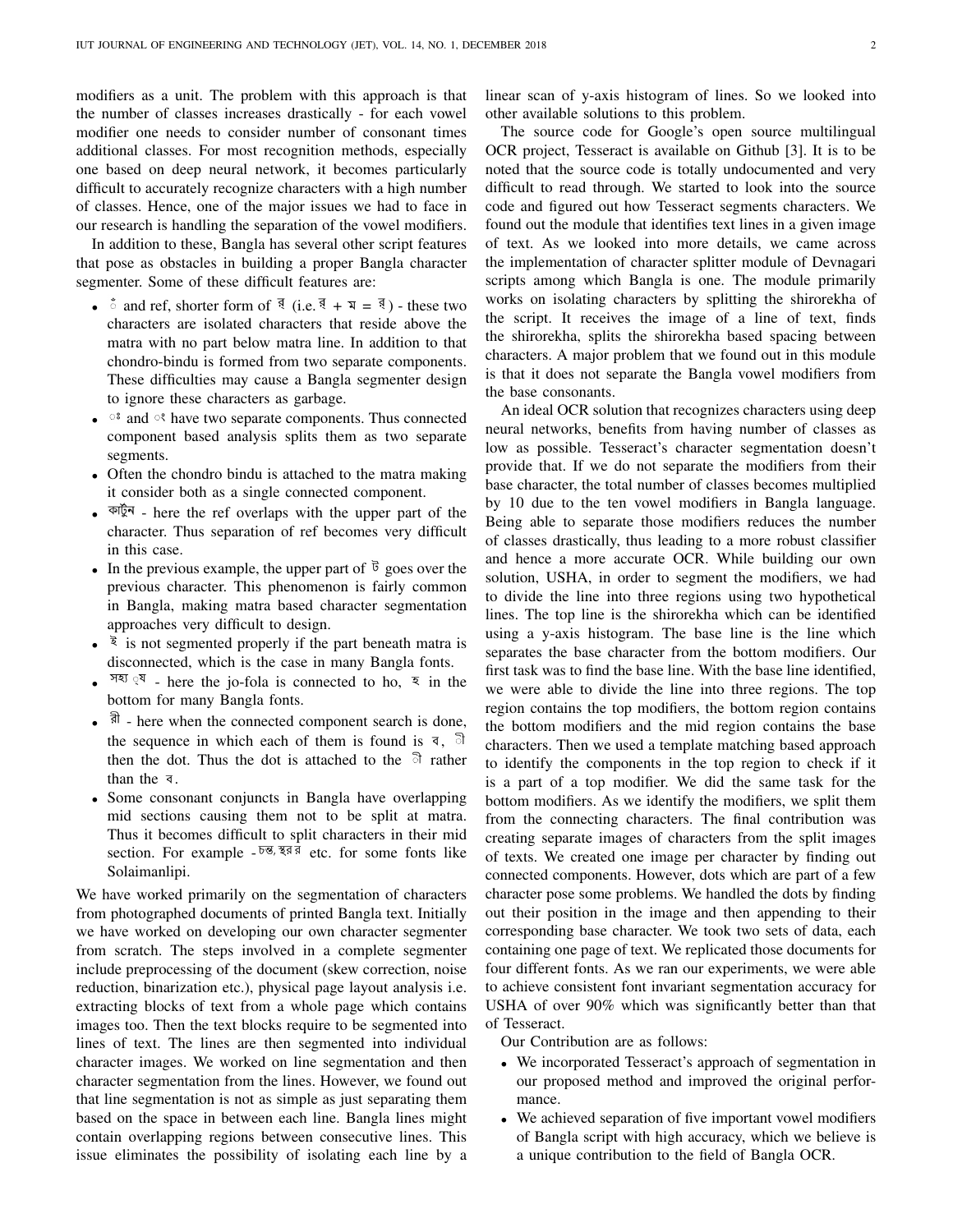• In the proposed method, we detected the baseline of Bangla line image with the help of statistical analysis. We also improvised a depth first search based solution in order to handle dot symbols in the form of consonant components.

## II. LITERATURE REVIEW

Tesseract is currently one of the most popular OCR engines available out there. More importantly it is an open source OCR engine available for anybody to work with it. This OCR engine was initially developed at HP between 1984 and 1994. At that time, Tesseract had a significant lead in accuracy over all of its competitors available in the market. In late 2005, HP released Tesseract for open source and Google has taken over the maintenance and development of Tesseract from 2006. The preprocessing step of OCR in the Tesseract OCR engine involves page layout analysis. The page layout analysis produces a binary image with polygonal text regions defined. The first step involves connected component analysis where the outlines of all the connected components are stored. The connected components are called blobs. All the blobs are likely to fit a model of non-overlapping, parallel, but sloping lines. By sorting the blobs according to x-coordinate and assigning blobs to unique text lines, all the lines in the file are identified. The Tesseract then tests the lines to see if the font is fixed pitch. If so then it is simple to chop the characters based on their spacing. Otherwise Tesseract analyses the horizontal gaps in the vertical range between baseline and mean line to chop the characters [\[5\]](#page-5-4). Tesseract can be trained for different languages. Since Tesseract uses a pattern matching approach, the performance depends immensely on how the trained data has been prepared and what character and word combinations are provided there [\[6\]](#page-5-5). Also due to the fact that Tesseract uses a generalized approach for all the languages out there, performance for some languages like Bangla is very underwhelming and has a lot of room for improvement.

Ray Smith [\[7\]](#page-5-6) proposed a hybrid page layout analysis algorithm for the Tesseract OCR engine, which utilizes bottomup column gap detection by detecting tabstops. He based his method on whitespace based analysis of rectangular regions. The preprocessing step begins with detecting vertical lines using Leptonica library and filtering the connected components (CC) based on height and width. Smaller CCs are filtered out and stroke width is calculated. Next step involves finding tab-stops as line segments where the initial candidate CCs are searched from the list of CCs in the preprocessing step. Left and right tabs are thus detected and filtered. The CCs are then grouped by lines and lines with enough number of CCs are kept. Then the lines are connected using tab-stop points. Finally the connected lines are aligned at their tab-stop ends. Finding the column layout involves the use of column partition (CP) objects, which are collections of CCs found using horizontal and vertical scans. The CP objects don't cross the tab-stop line and a set of CP objects formed by a single horizontal scan is called a CP set. CP sets are considered to be potential candidates for column region and the candidate CP sets are verified based on their coverage using an iterative

approach. Finally, the CP sets are matched to best upper and lower neighbors and thus CP flows are created, which then in turn sorted into reading order for putting them back into the output. Polygon boundaries are applied to ensure minimal use of vertices.

Chowdhury et al. [\[8\]](#page-5-7) worked on improving the Tesseract OCR engine for Bangla language. Tesseract uses trained data of different languages to perform character recognition. The authors created a huge collection of characters and constructed the trained data for Bangla language.

Alam et al. [\[9\]](#page-5-8) proposed a complete Bangla OCR solution for printed characters using deep learning. The purpose of this research was to develop a complete system that can recognize printed Bengali characters. The primary steps involved in the research were preprocessing, feature extraction and then classification. During preprocessing, the document was digitized by scanning. Then it was binarized into only black and white. Noise was removed from the binarized document using low pass filter. Any kind of skew was corrected by rotating the document. Finally the document was segmented to get individual characters. Segmentation process involved segmenting the document into lines by measuring horizontal pixel frequencies, then segmenting the lines into words by measuring vertical pixel frequencies and then segmenting the words into characters by piecewise linear scan. Before segmentation, the lines were divided into three zones by two lines - head line and base line which were used in segmentation. After character segmentation, all the characters were scaled to 44x44 size. Characters were represented as a vector of features. First all the connected components of each character were detected using DFS. Center of mass (centroid) of each component was calculated. During the DFS, bounded rectangle of each component was found by taking the leftmost, rightmost, topmost and bottommost coordinates. The bounded rectangle was divided into four regions following the 2D coordinate system where the centroid was the origin. Each connected components were represented using a Freeman chain code. The starting point of the chain code was redefined so that resulting sequence of numbers form the minimum integer possible. Then slope distribution was generated. Each component has 4 regions and each region has 8 directional slopes giving a total of 32 slopes. All the directional slopes were then normalized. If the a character consisted of multiple components then average of those 32 directional slopes were taken.

Chaudhuri et al. [\[10\]](#page-5-9) also conducted a research on developing complete Bangla OCR for printed characters. The research was performed as such it might be applicable with little modification to other subcontinental scripts similar to that used in Bangla. The paper first analyses morphological properties of the Bangla text by dividing each line of text into three zones upper, middle and lower - using two horizontal lines - the head line and the base line. Text digitization was done by a flat bed scanner and gray-tone images were converted into two-tone by means of a histogram based thresholding approach. Skew correction was done using a custom method. In this method the upper envelope for each line of text are detected which contains head-line information. Then they used the longest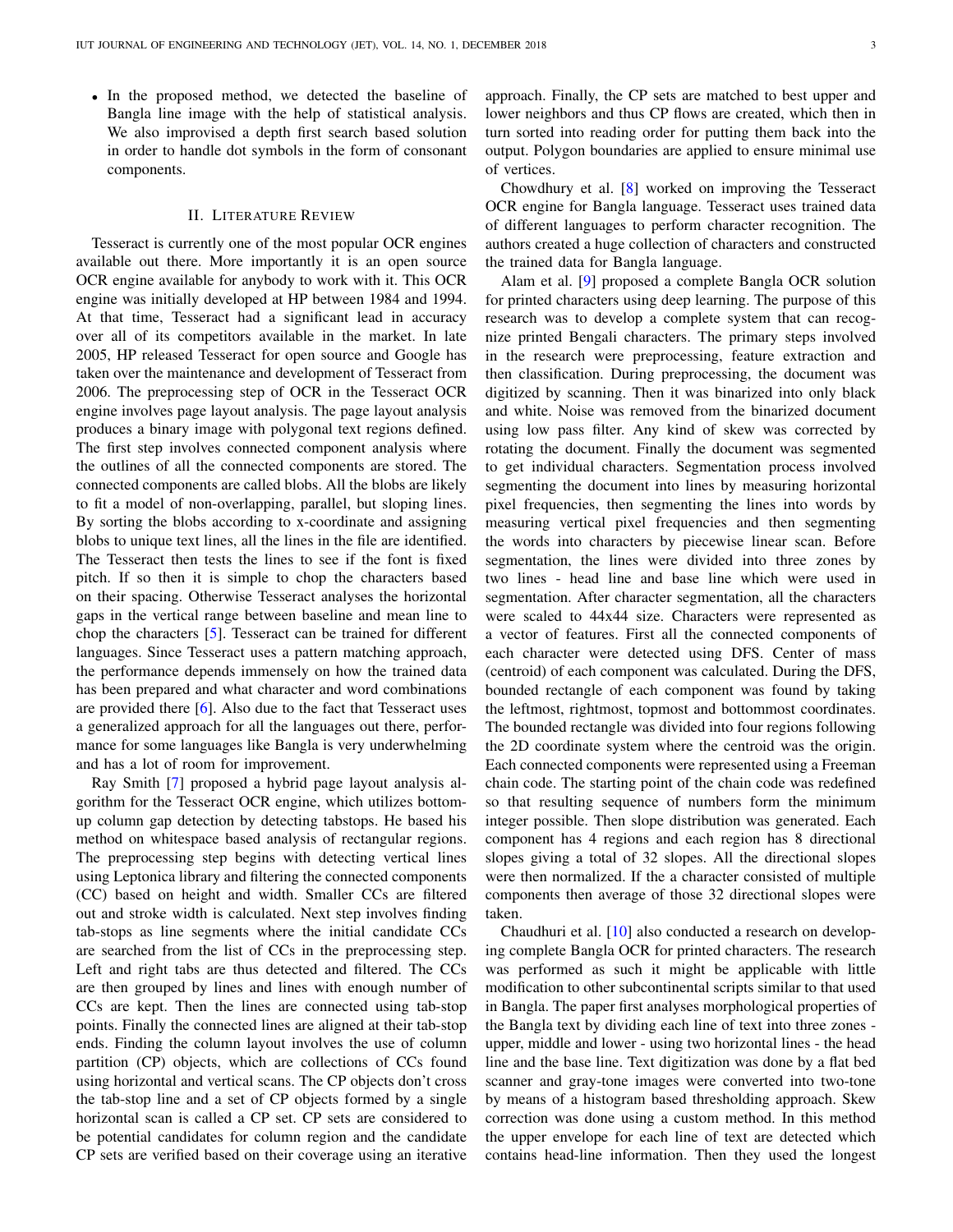DSL to determine the skew angle. Text line detection and zone separation were done by calculating row-wise sum of gray values. The head-line logically contains the peak value. For finding the base-line they divided the text line region into two halves and considered only points in the below half. The line with the highest number of lowest points in it for each vertical scan is considered the base-line. After line segmentation they went ahead with word and character segmentation. This was done using vertical scans, where either the black pixel count was put for the scan line value or 0 in case of two or less black pixels. Thus words are easily separated but character separation required removing the headline and piecewise linear scanning. For characters that get divided in two sub-segments in this approach a recovery rule is applied: a sub-segment is a character segment only if it touches both the head and base-line; else it is a part of the character along with the next sub-segment.

Bhowmik et al. [\[11\]](#page-5-10) proposed new approach to Bangla handwritten character segmentation based on structural features. At first a rather small manually generated training set was used which was later expanded using a semi-supervised bootstrapping technique. The character segmentation was done using a supervised approach based on contour pattern matching. A couple of specific patterns coming from both lower and upper contour were detected as a candidate segmentation point and a feature vector is calculated from such segmentation points. A few threshold values are used to find the initial candidate set. Binarization and edge smoothing techniques are applied before generating the candidate set. Skew correction is performed based on matra detection and calculating the angle between the base horizontal line and the matra. Finally the training candidate set is labelled as segmenting and nonsegmenting points and used for training a Support Vector Machine (SVM) with add-in bootstrapping.

Devanagari has many complex properties most notable of which is the shirorekha. Sahu et al. [\[12\]](#page-5-11) proposed a new method for shirorekha removal along with a complete segmentation scheme. First they detected the lines using row wise blackpixel count and removed the shirorekha in the process. Similar approach was used for word segmentation and character segmentation from words using pixel count as the parameter and some threshold values.

Another difficulty concerning Bangla OCR is the cursive nature of the script. Bhowmik et al. [\[11\]](#page-5-10) proposed a supervised bootstrapping approach based on an SVM classifier. Segmentation of text lines is another vital step in Bangla OCR [\[13\]](#page-5-12). Inaccurately segmented text lines cause errors in recognition. Anupama et al. [\[14\]](#page-5-13) proposed an algorithm based on multiple histogram projections. They used morphological operators to extract features of the image. The horizontal projection of the text image was analyzed to find peak values and detect them as lines. Thresholding approach was taken to determine segments from the image. False line elimination was done using one more threshold value. Finally vertical histogram based analysis was used for segmenting into lines, lines into words and words into characters. Garain et al. [\[15\]](#page-5-14) proposed a technique that leverages fuzzy multifactorial analysis for segmentation and recognition of printed touching Devanagari and Bangla characters. They developed a predictive algorithm identifying prospective cut columns for segmenting the touching characters. Bansal et al. [\[16\]](#page-5-15) also proposed a two-pass method for segmenting touching Devnagari characters. They specially focused on composite characters. Their method uses the structural properties of the script. In the first pass characters are separated into individual symbols using horizontal and vertical projection. Statistical information about the bounding box of the symbols is then used to determine whether the symbol represents a composite character.

Variance in font nature is another issue researchers have to face while building a Bangla OCR solution. Sarkar et al. [\[17\]](#page-5-16) proposed a font invariant solution for segmentation of Bangla word images. The method dissected a Bangla word image into three zones - upper, middle and lower. Matra region was detected and potential segmentation points were listed. Segmented components were categorized and analyzed to achieve a fairly accurate segmentation output despite font variance. Sarkar et al. [\[18\]](#page-5-17) proposed another font invariant algorithm to segment basic Bangla characters and focused on segmenting connected components. However, they considered mostly vertical segmentation with partial horizontal dissection. Their proposed method often over segments the characters and performs poorly for fonts in italic.

In an OCR, the binarization of gray-scale images may hold important information regarding segmentation of touched and overlapped characters. Lee et al. [\[19\]](#page-5-18) proposed a methodology where the segmentation areas were determined using projection profiles and topographic features extracted from grayscale images. A multi-stage graph search algorithm was used to find a nonlinear character segmentation path in each are. Finally a recognition based segmentation method is devised to verify the character segmentation paths.

Several special issues also arise in license plate segmentation, including complex environment, rotation, lighting and low contrast. Pratt et al. [\[20\]](#page-5-19) proposed a histogram equalization based approach to solve these issues. Guo et al. [\[21\]](#page-6-0) improved upon that solution by using texture property, aspect ratio, and color similarities. Hough transform was used for correcting rotation, while feedback based self-learning approach was taken to adaptively adjust the parameters. The dirt problem was also addressed in the form of hybrid binarization.

Scripts with cursive nature similar to Bangla are also highly relevant in OCR study since they cause issues in the segmentation stage. Cheung et al. [\[22\]](#page-6-1) proposed a word segmentation algorithm based on word/subword overlapping of Arabic script. The recognition-based segmentation technique required no accurate character segmentation path to be determined [\[23\]](#page-6-2). Similar to the works by Al-Yousefi et al. [\[24\]](#page-6-3) and Casey et al. [\[25\]](#page-6-4), the character segmentation was done as a byproduct of the recognition method. The five stages of the proposed methodology were (1) image acquisition, (2) preprocessing, (3) word segmentation and character fragmentation, (4) feature extraction and (5) classification. A feedback loop was used to connect segmentation and recognition stages.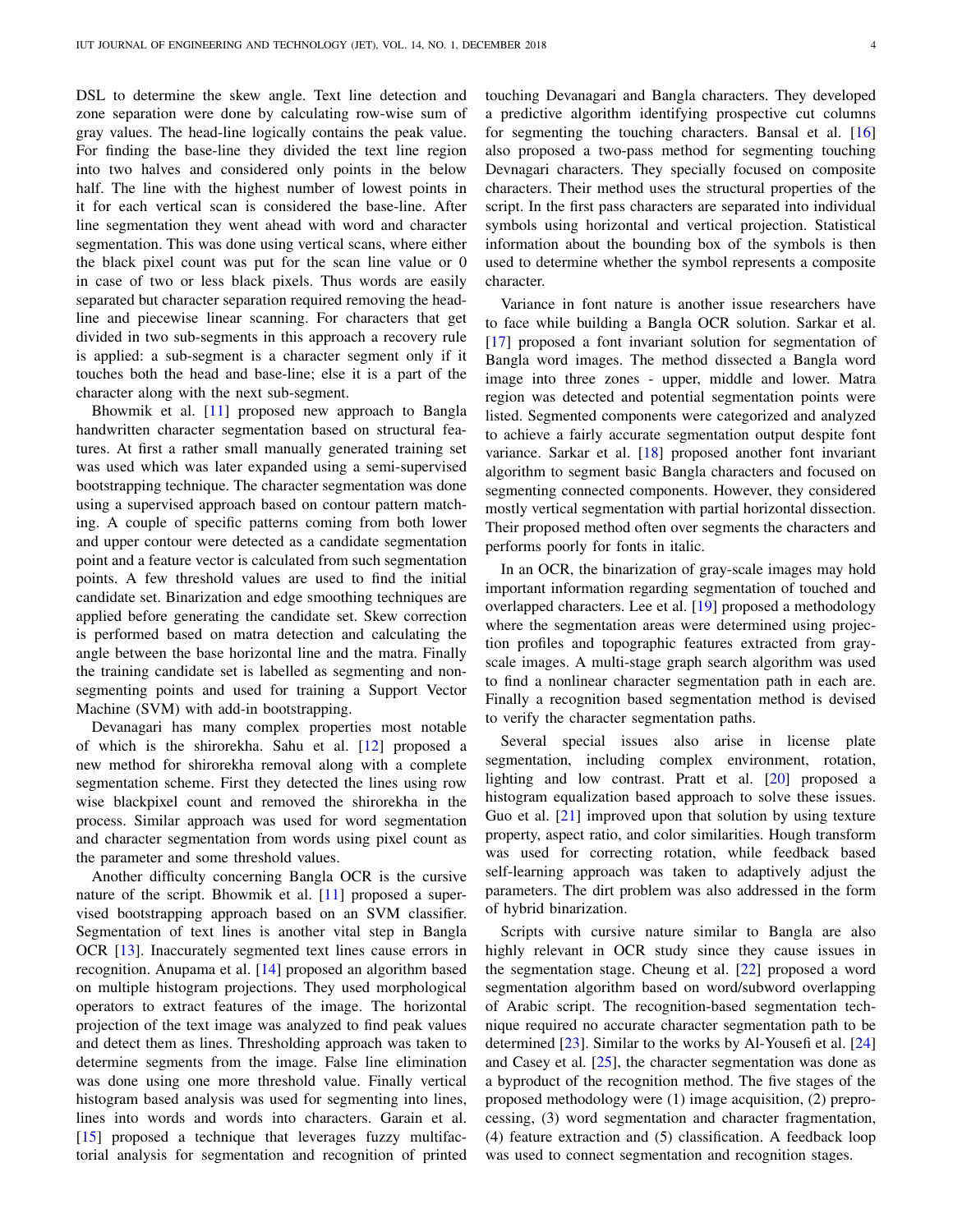# III. RESULT ANALYSIS

## *A. Dataset description*

For our experiment to produce unbiased result, we wanted to select such dataset so that it contains a uniform distribution of various characters that are found in Bangla scripts and represents the natural usage of Bangla. A body of text taken from a traditional literature is a perfect source of text that complies with our requirement. So we took two bodies of text from two famous novels, <sup>निकू</sup>र्তि (Nishkriti) by Sarat Chandra Chattopadhyay (later mentioned as dataset 1) and (Chokher Bali) by Rabindranath Tagore (later mentioned as dataset 2).

We prepared two full pages of text from the two books at font size of 12 and used four different fonts for each of the pages creating a total of eight different. Then we converted the pages into image files with 300 DPI resolution and used them for our experiment.

The datasets contain vowels, consonants, vowel modifiers and consonant conjucts. Challenges such as separating consonants and vowel modifiers  $\alpha$  and  $\beta$  from  $\beta$  and  $\alpha$  from  $\alpha$ ), segmenting consonant conjuncts in a word (<sup>ন</sup> from <sup>একান্নবরতী</sup> and  $\overline{a}$   $\overline{m}$  from  $\overline{a}$   $\overline{m}$  etc. are available in the datasets.

## *B. Measurement of accuracy*

To compare performance of USHA with Tesseract, we used accuracy of segmentation. It is difficult to define an ideal segmenter since the requirements of a segmenter may vary from one to another based on how the segmentation result is used in the recognizer. We define an ideal segmenter to be able to segment all the vowels, consonants, vowel modifiers and consonant conjuncts.

We manually counted the number of incorrect segmentations i.e. segmentations that doesn't represent any of the aforementioned segmentation units. We counted the total number of segmentations that should result from an ideal segmenter and calculated the percentage of wrong segmentations that USHA and Tesseract produced. We then calculated accuracy by subtracting the percentage of wrong segmentations from 100.

*C. Result Analysis*

|  |  |  | TABLE I: First Approch |
|--|--|--|------------------------|
|--|--|--|------------------------|

<span id="page-4-0"></span>

| Font         | Incor-<br>rect<br>Segme-<br>ntation<br>for<br><b>USHA</b><br>(Out<br>of 1495) | Incor-<br>rect<br>Segme-<br>ntation<br>for<br>Tess-<br>eract<br>(Out<br>of 1495) | Accu-<br>racy<br>οf<br><b>USHA</b> | Accu-<br>racy<br>of<br>Tess-<br>eract | Impro-<br>vement<br>Over<br>Tess-<br>eract<br>in<br><b>USHA</b> |
|--------------|-------------------------------------------------------------------------------|----------------------------------------------------------------------------------|------------------------------------|---------------------------------------|-----------------------------------------------------------------|
| Apona        | 89                                                                            | 190                                                                              | 94.05%                             | 86.96%                                | 7.09%                                                           |
| Kalpurush    | 22                                                                            | 157                                                                              | 98.53%                             | 89.49%                                | 9.04%                                                           |
| Siyam Rupali | 52                                                                            | 178                                                                              | 96.52%                             | 88.09%                                | 8.43%                                                           |
| Solaimanlipi | 72                                                                            | 203                                                                              | 95.18%                             | 86.42%                                | 8.76%                                                           |
| Averege      |                                                                               |                                                                                  | 96.07%                             | 87.74%                                | 8.33%                                                           |

TABLE II: Second Approch

<span id="page-4-1"></span>

| Font         | Incor-<br>rect<br>Segme-<br>ntation<br>for<br><b>USHA</b><br>(Out<br>of 1495) | Incor-<br>rect<br>Segme-<br>ntation<br>for<br>Tess-<br>eract<br>(Out<br>of 1495) | $Acc-$<br>uracy<br>of<br><b>USHA</b> | $Acc-$<br>uracy<br>of<br>Tess-<br>eract | Impro-<br>vement<br>Over<br>Tess-<br>eract<br>1n<br><b>USHA</b> |
|--------------|-------------------------------------------------------------------------------|----------------------------------------------------------------------------------|--------------------------------------|-----------------------------------------|-----------------------------------------------------------------|
| Apona        | 49                                                                            | 86                                                                               | 96.32%                               | 93.53%                                  | 2.79%                                                           |
| Kalpurush    | 67                                                                            | 161                                                                              | 94.97%                               | 87.90%                                  | 7.07%                                                           |
| Siyam Rupali | 51                                                                            | 126                                                                              | 96.17%                               | 90.53%                                  | 5.64%                                                           |
| Solaimanlipi | 95                                                                            | 178                                                                              | 92.86%                               | 86.62%                                  | 6.24%                                                           |
| Averege      |                                                                               |                                                                                  | 95.08%                               | 89.65%                                  | 5.43%                                                           |

As we can see from the experimental results presented in Ta-ble [I](#page-4-0) and [II](#page-4-1) USHA performs significantly better than Tesseract for the 4 popular Bangla fonts we have tested – Apona, Kalpurush, Siyam Rupali, Solaimanlipi. The segmentation output of Tesseract for a sample line in Fig.  $1(a)$  $1(a)$  from dataset 1 (for the Kapurush font) is shown in Fig.  $1(b)$  $1(b)$ . The segmentation output of USHA for the same line is shown in Fig. [2.](#page-5-20)

<span id="page-4-2"></span>ভবানীপুরের চাটুয্যেরা একান্নবর্তী পরিবার। দুই সহোদর গিরীশ ও হরিশ এবং খুড়তুতো ছোট ভাই

|            |                                                                                     |            | (a) |                                     |                         |             |
|------------|-------------------------------------------------------------------------------------|------------|-----|-------------------------------------|-------------------------|-------------|
|            | char-0.png char-1.png char-2.png char-3.png char-4.png char-5.png char-6.png        |            |     |                                     |                         |             |
| char-7.png | char-8.png                                                                          | char-9.pnq |     | char-10.png char-11.png char-12.png |                         | char-13.png |
|            | char-14.png char-15.png char-16.png char-17.png char-18.png char-19.png char-20.png |            | ⊲   |                                     | $\mathbb{R}$            |             |
|            | char-21.png char-22.png char-23.png char-24.png char-25.png char-26.png char-27.png |            |     |                                     |                         |             |
|            | char-28.png char-29.png char-30.png char-31.png char-32.png char-33.png char-34.png |            |     |                                     |                         |             |
|            | char-35.png char-36.png char-37.png char-38.png                                     |            |     |                                     | char-39.png char-40.png | char-41.pnq |
|            | char-42.png char-43.png char-44.png char-45.png char-46.png char-47.png char-48.png |            |     |                                     |                         |             |
|            | char-49.png char-50.png char-51.png char-52.png char-53.png char-54.png char-55.png |            |     |                                     |                         |             |
|            | char-56.png char-57.png char-58.png char-59.png char-60.png char-61.png             |            |     |                                     |                         |             |
|            |                                                                                     |            |     |                                     |                         |             |

(b)

Fig. 1: (a) Sample line image in Kalpurush (b) Tesseract's segmentation of the sample line.

As The separation of vowel modifiers and proper handling of dot symbol in Bangla consonants have drastically improved the segmentation accuracy of USHA. Tesseract fails at cases like segmenting  $\partial \overrightarrow{\theta}$  etc.

Rare but nonetheless present, Bangla compound character features with complex nature have barred USHA from achieving higher accuracy. Also there are several issues with certain consonant vowel modifiers with disjoint components which USHA couldn't handle. Handling of these issues in future should yield significantly higher accuracy.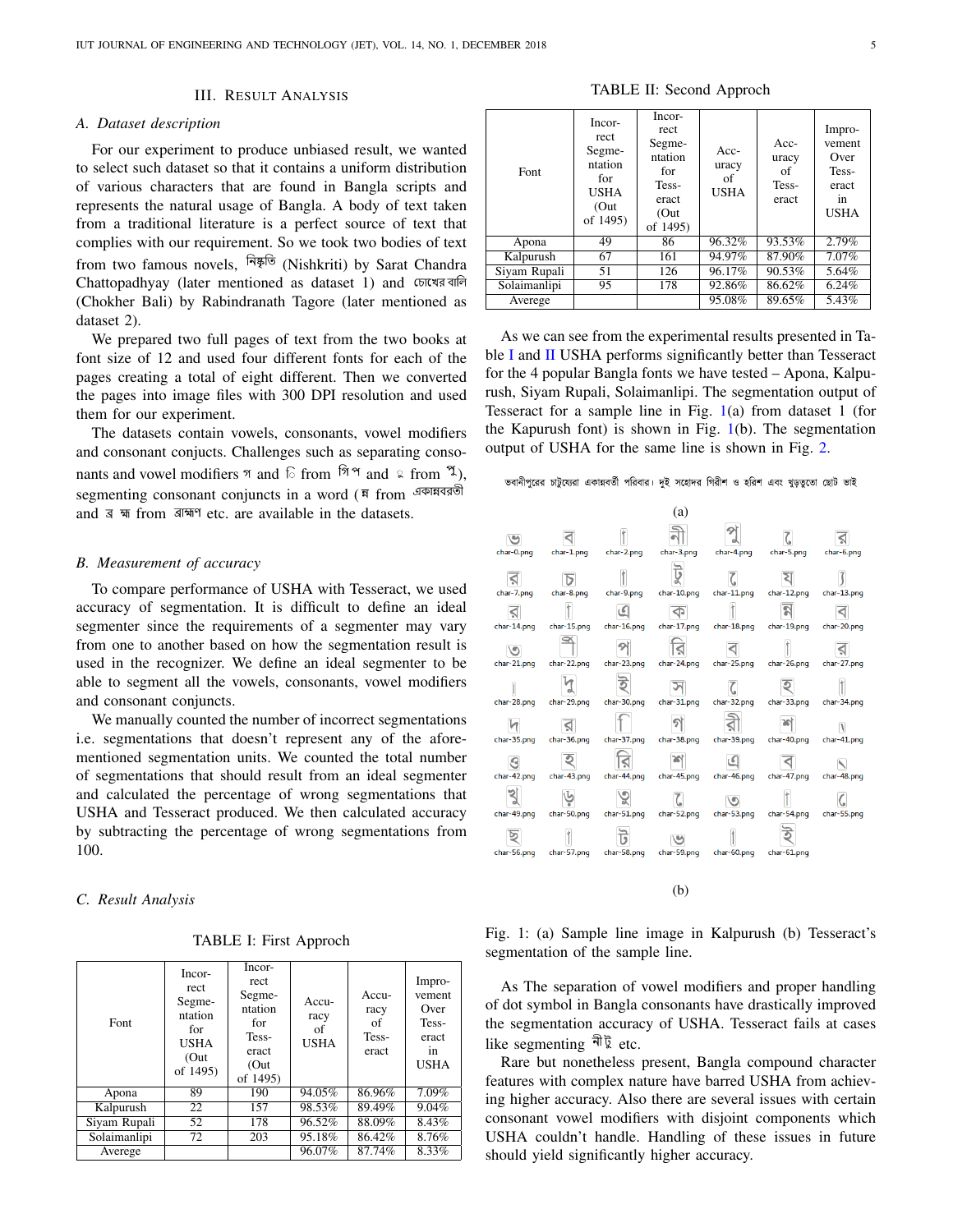<span id="page-5-20"></span>

|  |  | char-0.png char-1.png char-2.png char-3.png char-4.png char-5.png char-6.png        |             |
|--|--|-------------------------------------------------------------------------------------|-------------|
|  |  | char-7.png char-8.png char-9.png char-10.png char-11.png char-13.png                | char-14.png |
|  |  | char-15.png char-16.png char-17.png char-18.png char-19.png char-20.png char-21.png |             |
|  |  | char-22.pnq char-23.pnq char-24.pnq char-25.pnq char-26.pnq char-27.pnq char-28.pnq |             |
|  |  | char-29.png char-30.png char-31.png char-32.png char-33.png char-34.png char-35.png |             |
|  |  | char-36.png char-37.png char-38.png char-39.png char-40.png char-41.png             | char-42.png |
|  |  | char-43.png char-44.png char-45.png char-46.png char-47.png char-48.png             | char-49.png |
|  |  | char-50.png char-51.png char-52.png char-53.png char-54.png char-55.png char-56.png |             |
|  |  | char-57.pnq char-58.pnq char-59.pnq char-60.pnq char-62.pnq char-63.pnq char-64.pnq |             |
|  |  | char-65.png char-66.png char-67.png char-68.png char-69.png char-70.png char-71.png |             |

Fig. 2: USHA's segmentation of the sample line of Fig.

#### *D. Limitations of USHA*

There are several cases where USHA falls short and has room to improve on. In addition to the most of the general segmentation challenges found in our research, USHA has the following limitations:

- The statistical approach to detecting baseline depends on sufficient input size. If there is only one line, or lines with short width, it may not detect the correct baseline.
- Superscripts and subscripts cannot be handled in the proposed system because the approach works on a uniform text region with a single font and size.
- $\omega$  and  $\omega$  -kar has two wrapping parts around the base character. These two are segmented separately and need to be reassembled in post recognition steps.
- $\hat{a}$  and  $\hat{a}$ -kar when used with  $\vec{b}$  or  $\hat{b}$   $\hat{b}$ ) cannot be split because of the overlapping upper portion.  $\frac{1}{2}$   $\frac{1}{2}$  - The dot overlaps with the  $\infty$  and  $\infty$  kar. So they cannot be separated.
- $\vec{v}$  here the chondro-bindu sits in the middle of the two characters making it problematic to isolate the two characters.

# IV. CONCLUSION

Bangla is not only our native language but also one of the most spoken languages in the world today. For our progression as a nation by means of digitization of our offices and preservation of our vast and rich literature collection, designing an effective Bangla OCR is now a very important task for the researchers. Our goal was to work towards building a complete OCR solution for Bangla. In this paper we propose a new approach to font invariant Bangla printed character segmentation based on the Tesseract OCR engine with the separation of vowel modifiers, promising an improved recognition performance using machine learning and deep neural networks. From the results we can see that we have achieved significant improvement over the Tesseract segmenter with our improved

approach in the form of USHA. We have added a new and unique contribution to Bangla OCR development by handling of vowel modifiers as separate characters. Our segmentation solution has several limitations due to the complex nature of the Bangla script and unique and rare features of the Bangla compound characters. We believe the Bangla printed character segmentation issues we have discovered during our research will provide a convenient checklist for future works in this field.

#### **REFERENCES**

- <span id="page-5-0"></span>[1] http://www.nationsonline.org/oneworld/languages.htm (Accessed on: November 19, 2016)
- <span id="page-5-1"></span>[2] https://en.wikipedia.org/wiki/Bengali\_language (Accessed on: November 21, 2016)
- <span id="page-5-2"></span>[3] https://github.com/tesseract-ocr (Accessed on: November 16, 2016)
- <span id="page-5-3"></span>[4] https://en.wikipedia.org/wiki/Bengali\_alphabet (Accessed on: November 22, 2016)
- <span id="page-5-4"></span>[5] Smith, R., 2007, September. "An overview of the Tesseract OCR engine", in Document Analysis and Recognition, 2007. ICDAR 2007. Ninth International Conference on (Vol. 2, pp. 629-633). IEEE.
- <span id="page-5-5"></span>[6] Smith, R., Antonova, D. and Lee, D.S., 2009, July. "Adapting the Tesseract open source OCR engine for multilingual OCR", in Proceedings of the International Workshop on Multilingual OCR (p. 1). ACM.
- <span id="page-5-6"></span>[7] Smith, R.W., 2009, July. "Hybrid page layout analysis via tab-stop detection", in 2009 10th International Conference on Document Analysis and Recognition (pp. 241-245). IEEE.
- <span id="page-5-7"></span>[8] Chowdhury, M.T., Islam, M.S., Bipul, B.H. and Rhaman, M.K., 2015, November. "Implementation of an Optical Character Reader (OCR) for Bengali language", in Data and Software Engineering (ICoDSE), 2015 International Conference on (pp. 126-131). IEEE.
- <span id="page-5-8"></span>[9] Alam, M.M. and Kashem, M.A., 2010. "A complete Bangla OCR system for printed characters", JCIT, 1(01), pp.30-35.
- <span id="page-5-9"></span>[10] Chaudhuri, B.B. and Pal, U., 1998. "A complete printed Bangla OCR system", Pattern recognition, 31(5), pp.531-549.
- <span id="page-5-10"></span>[11] Bhowmik, T.K., Parui, S.K., Roy, U. and Schomaker, L., 2016. "Bangla Handwritten Character Segmentation Using Structural Features: A Supervised and Bootstrapping Approach", ACM Transactions on Asian and Low-Resource Language Information Processing (TALLIP), 15(4), p.29.
- <span id="page-5-11"></span>[12] N. Sahu, M. Sahai. "Segmentation of Devanagari character", in 3rd International Conference on Computing for Sustainable Global Development (INDIACom), 2016.
- <span id="page-5-12"></span>[13] Billah, U.H. and Khan, M.A.H: "A Systematic Literature Review on Segmentation and Recognition of Printed Bangla Characters", IUT Journal of Engineering and Technology (JET), Vol. 13, No. 1, pp. 1-8, 2016.
- <span id="page-5-13"></span>[14] Anupama, N., Rupa, C. and Reddy, E.S., 2013. "Character segmentation for Telugu image document using multiple histogram projections", in Global Journal of Computer Science and Technology.
- <span id="page-5-14"></span>[15] Garain, U. and Chaudhuri, B.B., 2002. "Segmentation of touching characters in printed Devnagari and Bangla scripts using fuzzy multifactorial analysis", IEEE Transactions on Systems, Man, and Cybernetics, Part C (Applications and Reviews), 32(4), pp.449-459.
- <span id="page-5-15"></span>[16] Bansal, V. and Sinha, R.M.K., 2002. "Segmentation of touching and fused Devanagari characters", Pattern recognition, 35(4), pp.875-893.
- <span id="page-5-16"></span>[17] Sarkar, R., Das, N., Basu, S., Kundu, M., Nasipuri, M. and Basu, D.K., 2008, August. "A two-stage approach for segmentation of handwritten Bangla word images", in Proceedings of International Conference on Frontiers in Handwriting Recognitions (pp. 403-408).
- <span id="page-5-17"></span>[18] Sarkar, R., Malakar, S., Das, N., Basu, S., Kundu, M. and Nasipuri, M., 2012. "A Font Invariant Character Segmentation Technique for Printed Bangla Word Images", in Proceedings of the International Conference on Information Systems Design and Intelligent Applications 2012 (INDIA 2012) held in Visakhapatnam, India, January 2012 (pp. 739- 746). Springer, Berlin, Heidelberg.
- <span id="page-5-18"></span>[19] Lee, S.W., Lee, D.J. and Park, H.S., 1996. "A new methodology for gray-scale character segmentation and recognition", in IEEE Transactions on Pattern Analysis & Machine Intelligence, (10), pp.1045-1050.
- <span id="page-5-19"></span>[20] W. Pratt. Digital Image Processing. Hoboken, NJ:Wiley.